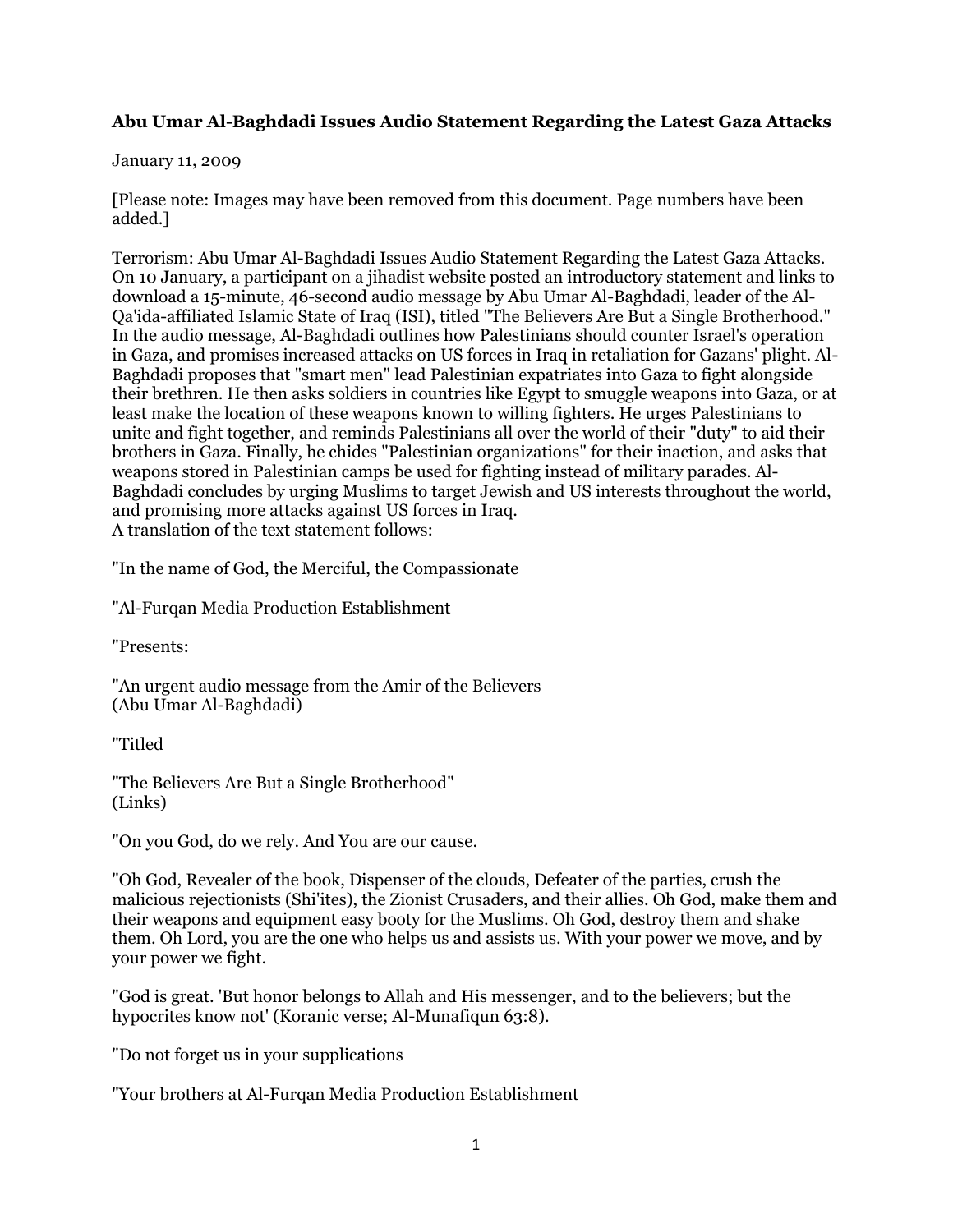"Islamic State of Iraq/Ministry of Information

"13 Muharam 1430

"1/10/2009

"Source: Al-Fajr Media Center"

The audio begins with a Koranic verse, then excerpts from the full length statement. A translation of the verse and excerpts follows:

"In the name of God, the Merciful, the Compassionate

" '38. Verily Allah will defend (from ill) those who believe: verily, Allah loveth not any that is a traitor to faith, or show ingratitude.

" '39. To those against whom war is made, permission is given (to fight), because they are wronged;- and verily, Allah is most powerful for their aid;-

" '40. (They are) those who have been expelled from their homes in defiance of right,- (for no cause) except that they say, "our Lord is Allah. Did not Allah check one set of people by means of another, there would surely have been pulled down monasteries, churches, synagogues, and mosques, in which the name of Allah is commemorated in abundant measure. Allah will certainly aid those who aid his (cause);- for verily Allah is full of Strength, Exalted in Might, (able to enforce His Will)' (Koranic verse, Al-Hajii 22:38-40)

"Al-Furqan is pleased to present an audio message by the Amir of the Believers, Abu Umar Al-Baghdadi, may God protect him, titled "The Believers Are But a Single Brotherhood"

"God is great, God is great, God is great.

" 'Aiding the weak Muslims in Gaza is a duty for every Muslim, and a duty enforced by the Lord of the Earth and Sky. Letting them down and the failure to aid them and rid them of the injustice and unfairness, i s a great sin and misdeed, and constitutes complicity in a crime whose shame will remain with every Muslim in his life, and after dying. Muslims, let aid for your brothers in Gaza create a spark to move forward to liberate the country from the tyranny of human beings.'

" 'The war has been declared against the weak in Gaza by the land of the entity (Israel), by the miserable Egypt, under the leadership of its tyrant, the non-blessed (derogatory reference to Egyptian president Husni Mubarak), who is an enemy of God and Muslims, and an ally of criminal Jews. Muslims, if there will not be a stand today against these traitor leaders, then when will it be?'

" 'Rebel against them, crush their thrones, remove their rule, and squash their tyranny and despotism. Use weapons and fighting to get rid of the dilemma of humiliation and life of shame.'

" 'And the solution that we see -- God willing -- is:

" 'First: we call on smart men to lead the angry masses in the neighboring streets and cities of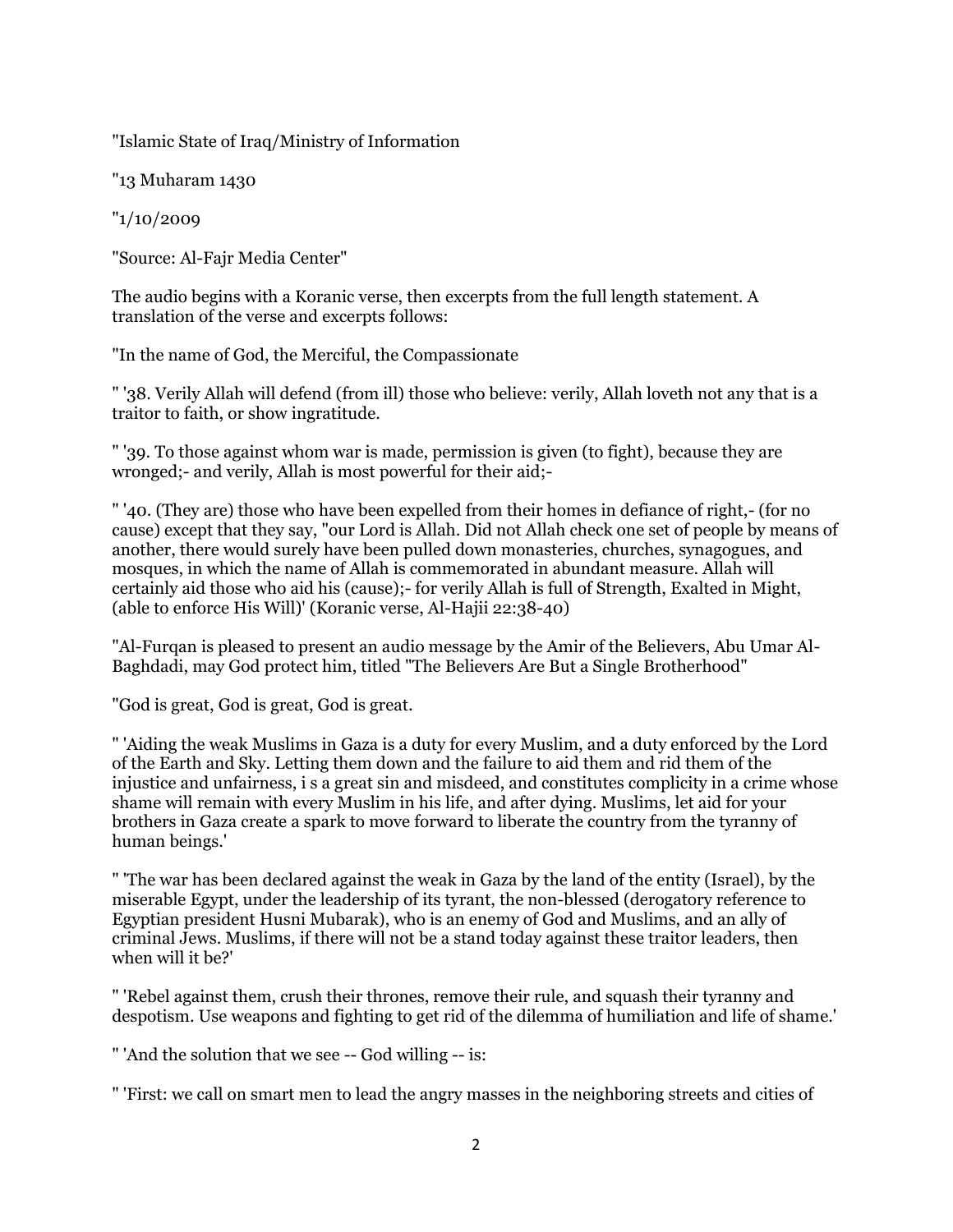Palestine in order to storm the borders and join our people in Palestine in their jihad with all possible means, by seizing the weapons of the Border Guards, whose role is to protect the Jewish state.

" 'Second: we call on officers and conscripts of the Arab armies to smuggle weapons to Gaza or to give information about the weapons' magazines and depots to people that can smuggle them into Palestine.'

" 'Everyone should know that our battle with the Jews and their agents is not a battle of throats and shouts; it is a battle where blood flows like rivers and flesh is scattered like rocks.'

" 'As for our brothers in Palestine generally and Gaza specifically, it is a pressing obligation on those who fight to raise high the word of God and glorify their religion to unify their ranks under one banner.'

"Praise be to God, Lord of all creation, who said in His book: 'Fighting is prescribed for you, and ye dislike it. But it is possible that ye dislike a thing which is good for you, and that ye love a thing which is bad for you. But Allah knoweth, and ye know not' (Koranic verse, Al-Baqara 2:216).

"Peace and prayers be upon the bringer of good news who said: "the matter is Islam, its contours are Prayers and its top is fighting in the cause of Allah (Jihad)." He also said: "One who died but did not fight in the way of Allah nor did he express any desire (or determination) for Jihad died the death of a hypocrite."

A translation of the audio follows:

"The brothers of apes and pigs and the worshipers of the tyrant pour firey lava on our people in Gaza. They killed women, they killed the elderly, and they knocked down houses on the heads of their owners, and then increased their tyranny, oppression, and recklessness and destroyed mosques -- houses of God. They do that before the view of all Muslims, and broadcast by all media outlets, so what did you do -- the nation of Islam?

"Did you not read God's saying 'And why should ye not fight in the cause of Allah and of those who, being weak, are ill-treated (and oppressed)? -- Men, women, and children, whose cry is:

"Our Lord! Rescue us from this town, whose people are oppressors; and raise for us from thee one who will protect; and raise for us from thee one who will help!' (Koranic verse, Al-Nissa 4:75). And His saying 'The Believers are but a single Brotherhood' (Koranic verse, Al-Hajarat 49:10). And what do you do with His saying 'The Believers, men and women, are protectors one of another: they enjoin what is just' (Koranic verse, Al-Tawba 9:71).

"Aiding the weak Muslims in Gaza is a duty for every Muslim, and a duty enforced by the Lord of the Earth and Sky. Letting them down and the failure to aid them and rid them of the injustice and unfairness, is a great sin and misdeed, and constitutes complicity in a crime whose shame will remain with every Muslim in his life, and after dying. Muslims, let aid for your brothers in Gaza create a spark to move forward to liberate the country from the tyranny of human beings.

"Muslims, the rulers of the Islamic countries are traitors, infidels, sinners, liars, swindlers, and criminals. Where are the slogans of patriotism, Arabism, and nationalism while the war has been declared against the weak in Gaza by the land of the entity (Israel), by the miserable Egypt, under the leadership of its tyrant, the non-blessed (derogatory reference to Egyptian president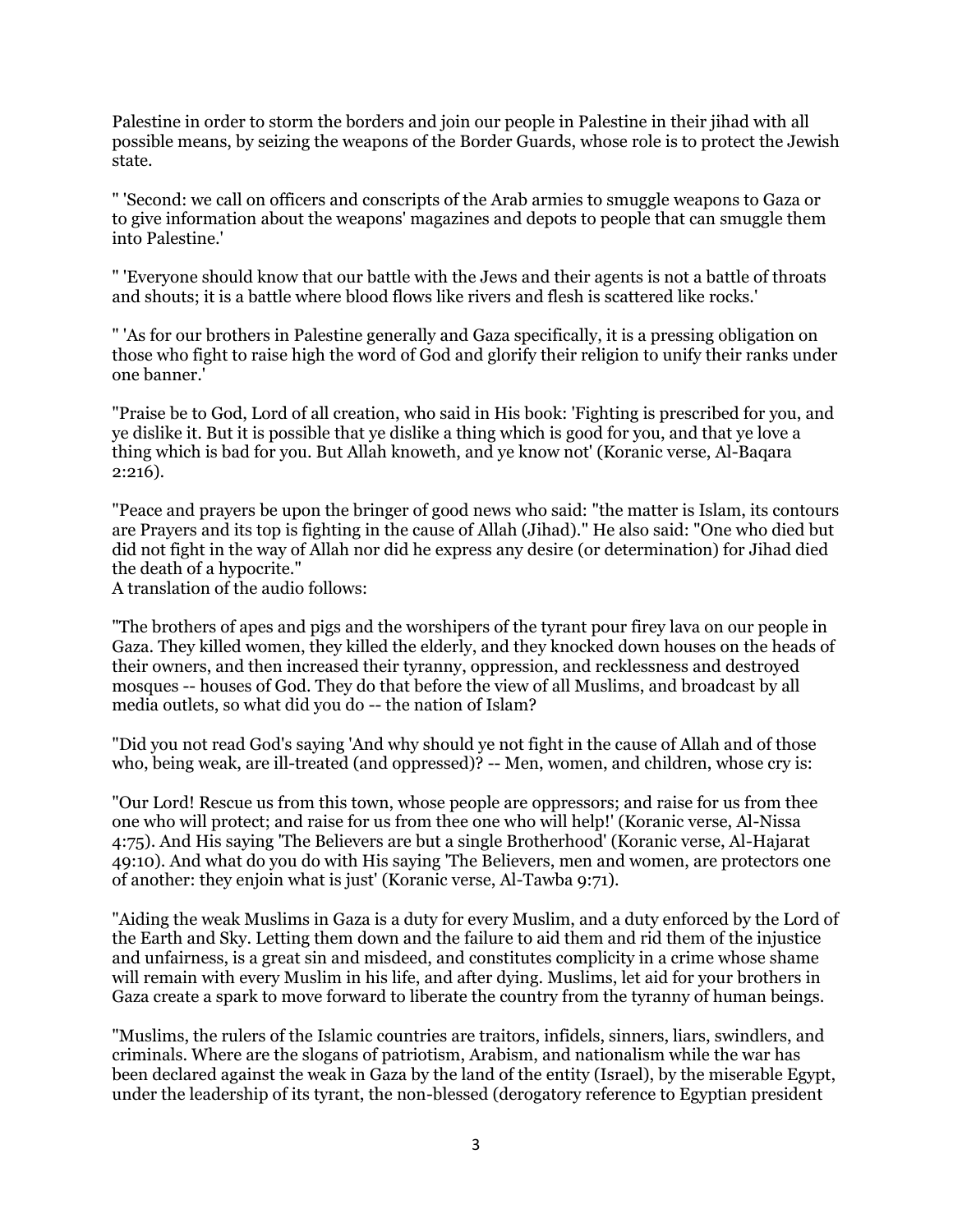Husni Mubarak), who is an enemy of God and Muslims, and an ally of criminal Jews. Muslims, if there will not be a stand today against these traitor leaders, then when will it be? They betrayed your religion, stole your money, and here they are today, participating in the killing of your brothers and children.

"Rebel against them, crush their thrones, remove their rule, and squash their tyranny and despotism. Use weapons and fighting to get rid of the dilemma of humiliation and life of shame. What was taken by force cannot be retrieved by anything other than force. What was taken by military coups and false polytheistic elections cannot be restored by anything other than the firing of rifles. Honesty is honesty with God and self. Do you think that the rulers of Egypt, Jordan, Syria, and Arab Peninsula will rise up one day to defend the religion, land, and honor? The answer is known to every nursing child who felt the bitterness of humiliation and pain in the milk of his mother. For how long will we be silent?

"Muslims, let aiding your brothers in Gaza create a spark to move forward to liberate the country from the tyranny of human beings. The messenger of God, peace be upon him, said: 'The Hour will not come until the Romans camp at al-A'mash or Dabiq. An army, composed of the best people on earth at that time, will come out from Medina to meet them. When they have arranged themselves in ranks, the Romans will say, 'Do not stand between us and those who took prisoners from amongst us. Let us fight with them.' One-third will run away, and Allah will never forgive them. One-third will be killed, and they will be the best of martyrs in Allah's sight. One-third, who will never be subjected to trials or tribulations, will win.'

"This is how a Muslim should be; he does not let down his brother, and does not leave him to his enemy and put him in a situation of need. If God did not forgive those who escaped after fighting in this battle, what do you think the sin of those who did not fight will be? (The Prophet), peace be upon him, said: "support your brother whether he is unfair or being treated unfairly." And he said, peace be upon him: "A Muslim is the brother of a Muslim: he neither oppresses him nor does he fail him."

"We are a nation for each other like stacked buildings, just like the messenger of God described us and said: "A believer for another believer is like a building in which every part strengthens the others."

"And the solution that we see -- God willing -- is:

"First: we call on smart men to lead the angry masses in the neighboring streets and cities of Palestine in order to storm the borders and join our people in Palestine in their jihad with all possible means, by seizing the weapons of the Border Guards, whose role is to protect the Jewish state.

"Second: we call on officers and conscripts of the Arab armies to smuggle weapons to Gaza or to give information about the weapons' magazines and depots to people that can smuggle them into Palestine, or lead those who can seize the weapons to the storage places of weapons. These weapons should be smuggled to our people in Palestine, because the scene of the choppers in the sky hurts me, and such advanced weapons (as those used by Israel) are not necessary.

"These weapons should be used in killing every tyrant, whether big or small, who tries to stop our demonstrations of solidarity with our people in Gaza.

"Everyone should know that our battle with the Jews and their agents is not a battle of throats